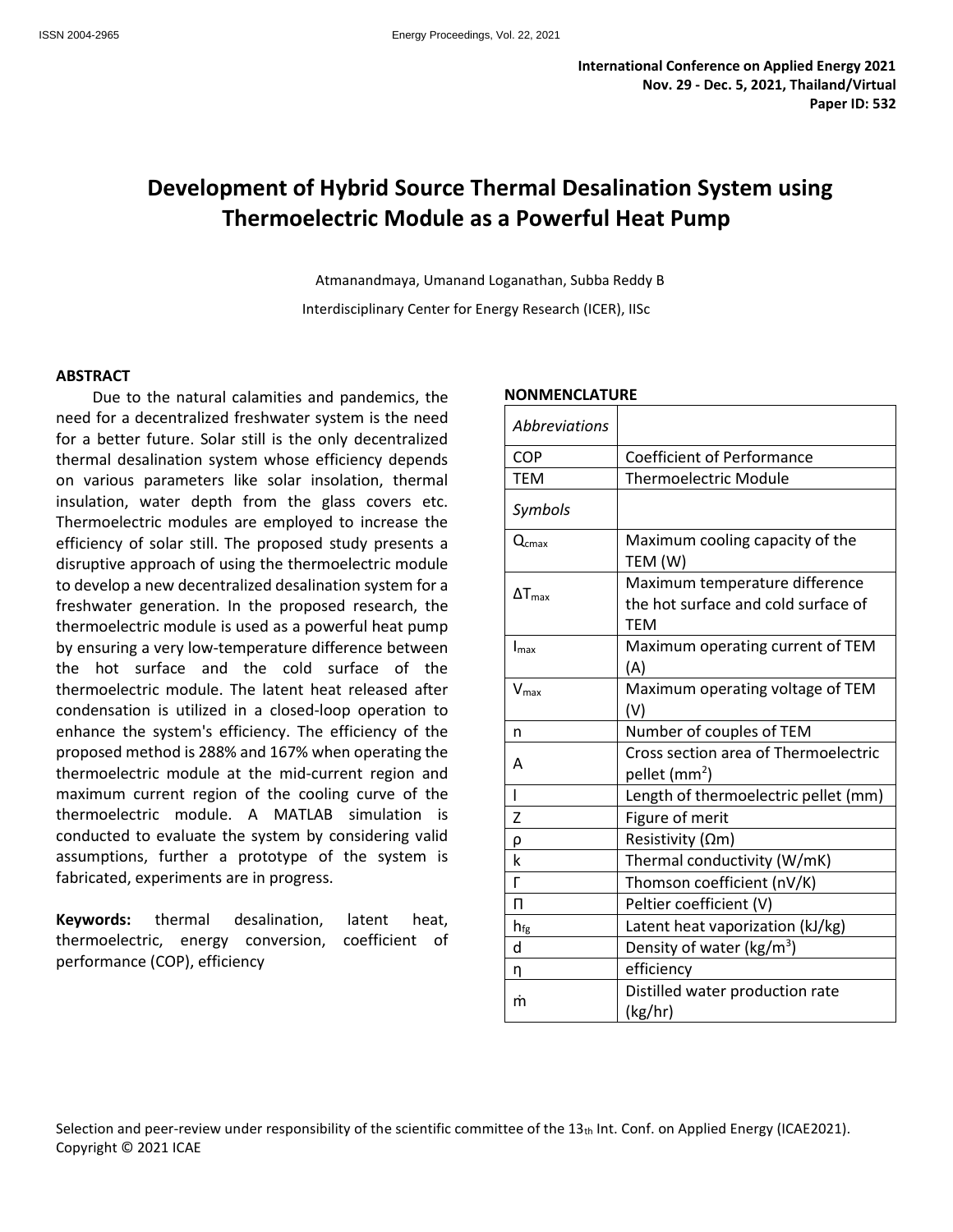#### **1. INTRODUCTION**

The Earth's hydrological cycle gives the world water balance by showing the occurrence, distribution, and circulation of water on the Earth's surface and atmosphere. The world water balance is 1386 million cubic kilometers, out of which 96.5% are oceanic saline water, 1% land saline water, and the rest is fresh water[1]. However, only 10.6 million cubic kilometers of freshwater are accessible as the rest is in the frozen state. A decentralized desalination system based on renewable energy is required to convert saline water into freshwater. Membrane desalination is well established decentralized system for in-home use [2].

With a conventional solar still, only 1-3 liter of distilled water per day per square meter can be produced depending on the weather condition and topography. The source of energy for these solar still is only solar thermal energy. Ravindran and Dean [3] used the thermoelectric module to cool the inner glass surface of the solar still purposes. The primary analysis found that the thermoelectric assisted solar still produces 1200 ml distilled output and conventional still got 700ml. Dehghan et al. [4] had carried out the modeling of thermoelectric-based modified single basin solar still. The thermoelectric-assisted solar still daily production was around 2.4 (L/m2 /day), of which 1.8 (L/ m2 /day) was produced on the thermoelectric surface and the rest on the glass cover. Saeed Nazari [5] used four thermoelectric modules for cooling purposes and copper oxide nanofluids to increase the evaporative coefficient in single basin solar still. They concluded 5.8 liters of distilled water per square meter per day. Parsa et al. [6] used two thermoelectric modules, one for varying the silver nanofluid employed to increase the evaporative coefficient and the other as an external condenser in solar still. They obtained 7.76 liters of freshwater per square meter per day. Shahin et al. [7] investigated the conventional double slope solar and modified one, including thermoelectric modules' simultaneous heating and cooling. Through the experiment, they obtained 330ml of freshwater per meter square per hour.

## *1.1* Motivation

The thermoelectric module has the capacity to achieve heating and cooling simultaneously. Several authors tried thermoelectric modules to increase the production rate and amount of fresh water in solar still. A thermoelectric module was employed to elevate the temperature difference between evaporating and compensating zones in the solar still. The authors have identified the gap in using the thermoelectric module for the thermal desalination system from the critical review. Moreover, the utilization of latent heat of energy is also one of the voids in the thermal desalination system. The present study reveals a disruptive idea of using the Peltier module as a powerful heat pump in the present thermal desalination system. Operation and placement of Peltier module are planned in a manner it improves the coefficient of performance of Peltier module working as a heat pump, and also, latent heat of energy is being utilized in the system in a novel manner.

## **2. PRESENT WORK STRUCTURE**

#### *2.1 Thermoelectric module*

The thermoelectric module is a device that acts as a generator and heat pump depending on the employment of the thermoelectric module into the system for the application. When the hot source is applied on one surface, the cold source is applied on another surface of the thermoelectric module, and the load is connected to its terminal end; it acts as a generator. When a voltage source is applied to the thermoelectric module terminal, one surface becomes cold and another surface becomes hot depending on the direction of current flow; then, it acts as a heat pump, represented in fig. 1.



Fig. 1. Schematic of Thermoelectric module

When electrons move from semiconductor leg doped with pentavalent element (n-type) to semiconductor leg dopped with trivalent element (ptype) connected through the metallic junction (copper); then, they crossover to higher energy state and absorb energy from the surroundings making that surface cold shown by green stripe in the Fig 1. When electrons move from the p-type leg to the n-type leg through the metallic junction, they move to a lower energy state and release energy to the environment, making the surface hot, as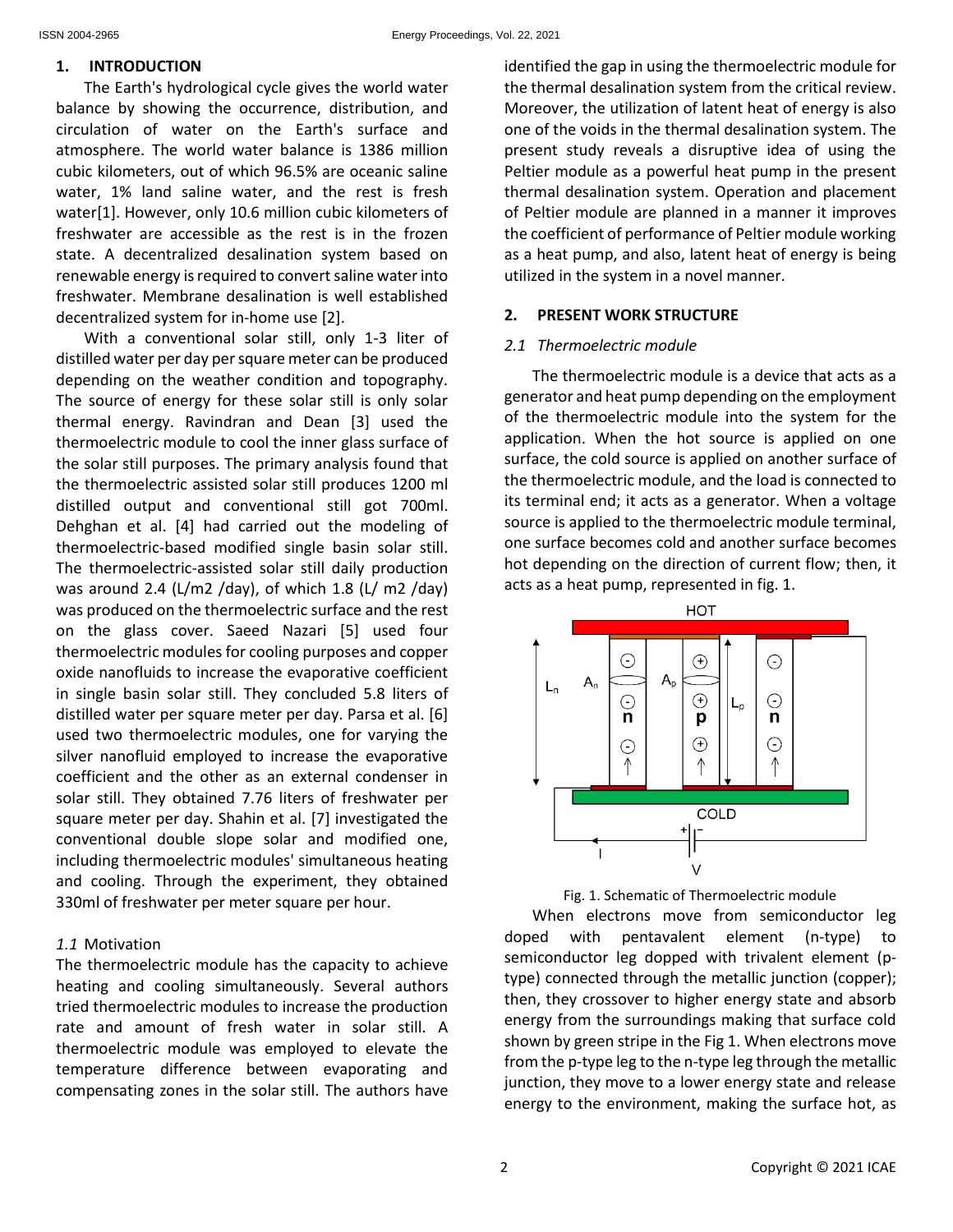shown by the red stripe in fig. 1. Both p-type and n-type pellets arranged in pairs are known as couples. On a system level, five physical phenomena are the Seebeck effect, Peltier effect, Thomson effect, Joules' heating, and Thermal conduction happening in the thermoelectric module simultaneously.

#### *2.2 System Block diagram and Energy Conversion*

The proposed hybrid thermal desalination unit using the Peltier effect is a complex process involving the energy conversion between various domains, as shown in fig. 2.



Fig. 2. Block diagram of the System

The Peltier module is the main component of the system. This system is similar to a hydrological cycle where evaporation and condensation happen in the system, and the source of energy is the Sun. Here, the Peltier module is the source of energy for both condensation and evaporation within the system. Electrical heating is incorporated in the system to analyze the effect of sample water temperature, which will affect the evaporation and condensation within the system.

Electrical energy is converted into thermal energy by heating element and the Peltier module, as shown in Fig. 2 with green dash line. The thermal energy produced by heating element is transferred to sample water in the evaporating chamber, which will increase the enthalpy of the sample water. Water starts boiling when the vapor pressures of water molecules become equal to or greater than the external pressure outside the water molecules. Thus, energy conversion occurs between the thermal and hydraulic domains in the evaporating chamber, indicated by the blue dash line in Fig. 2. Water vapor gets condensed in the condensation chamber after releasing the latent heat of energy. Therefore, hydraulic energy conversion into thermal takes place in the condensation chamber, indicated with red dash line in Fig. 2. The freshwater, after condensation, gets collected outside the chamber. Water vapor molecules release the latent heat of energy, and after condensation, the same energy is again fed back into the system by the Peltier module. A potential is applied across the Peltier module to convert electrical domain energy into thermal domain energy, as shown in Fig. 2 by the green dashed line. The Peltier module acts as a powerful heat pump as the temperature difference between the hot surface and the cold surface is very low. Thus, the evaporating chamber, the condensation chamber, the Peltier module, and the heat sink make a closed-loop system for the latent heat of energy flow. The Peltier module acts as a heat pump and a controller for operating the latent heat of energy in a closed-loop manner.

## *2.3 Assumption and simulation parameters*

For the present simulation study, the following assumptions are considered:

- A steady-state condition is assumed.
- Heat capacity of thermoelectric surface, evaporating surface, and condensing surface are negligible.
- No leakage of vapor and heat to the outside surroundings
- Sampled water is maintained at a constant level.
- The properties of sampled water is considered similar to the distilled water.
- Uniform temperature distribution on the hot side and cold side heat sink of the Peltier module.
- Thermoelectric coefficients α, Π, Γ, are temperature independent.

For thermal desalination of water, two kinds of heat processes are required to complete the distillation process: sensible heat and latent heat. Sensible heat is needed to raise the temperature of the sample water to the saturated liquid state where the inner water bubble pressure equals the external water bubble pressure. Latent heat is required to complete the boiling process at constant temperature finally. To get the distilled water, the vapor produced after the boiling process needs to be condensed. Therefore, for simulation total energy required to convert the sample water at room temperature into vapor is calculated based on the topographical condition of Bangalore, Karnataka, India which is given in Table2. The condensation process is supported using the thermoelectric modelling which can be calculated by the cooling capacity of the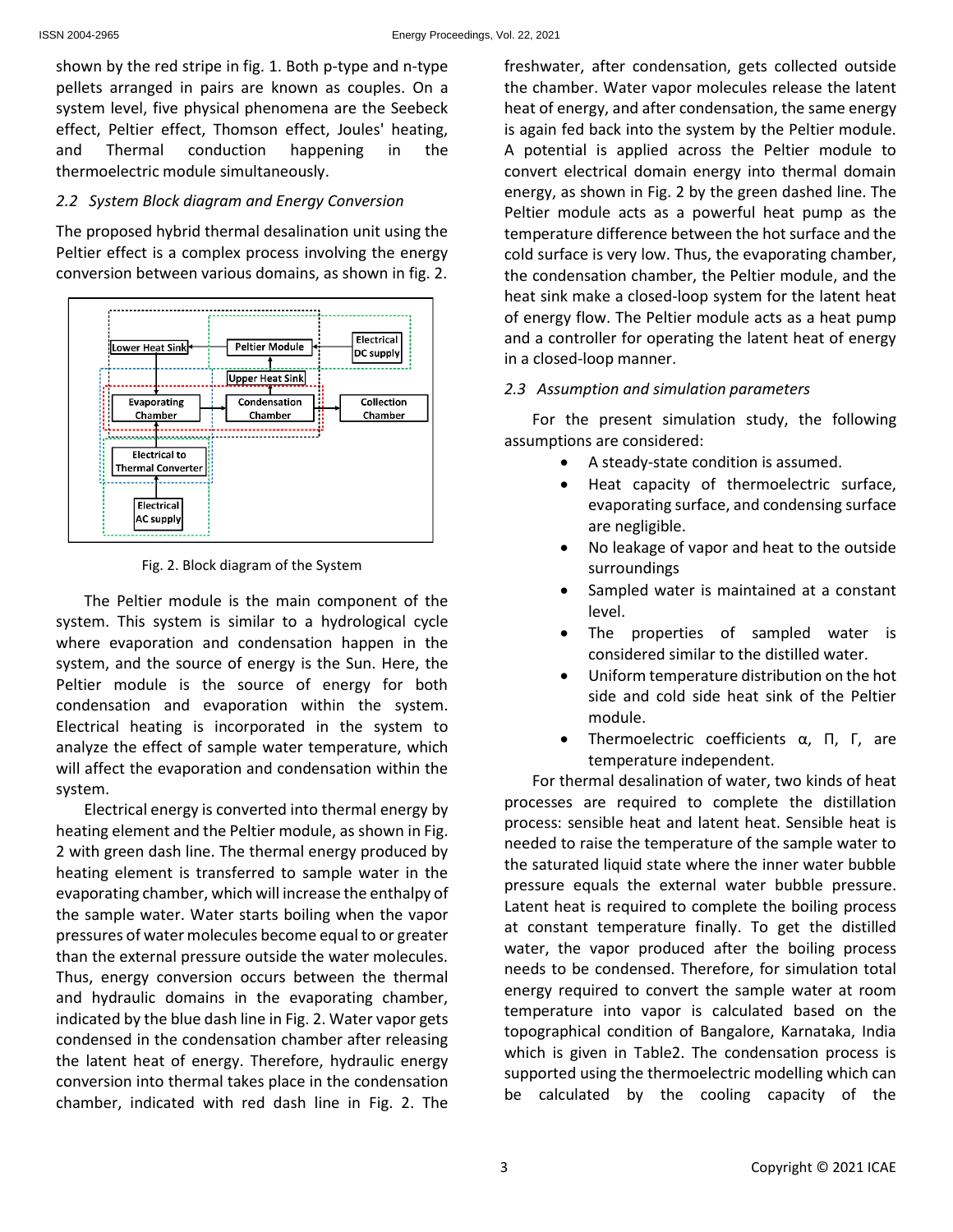thermoelectric module. The latent heat extracted by the thermoelectric module again aids the total energy required for the boiling process. By applying the heat transfer concept and energy conservation concept, one can quickly obtain the necessary equation for energy transfer within the system[8].

The manufacture does not provide the thermoelectric pellet's material properties and geometric configuration in the thermoelectric module datasheet. Parameters provided by the manufacturer to specify their products are  $\Delta T_{\text{max}}$ , which is the maximum temperature difference that can be created between the cold ceramic surface and hot ceramic surface when hot side temperature is defined,  $I_{\text{max}}$  and  $V_{\text{max}}$ , which are the maximum input dc current applied and the maximum input dc voltage applied to get maximum temperature difference across both ceramic surfaces, and Q<sub>cmax</sub>, which the maximum cooling power of the thermoelectric module at the maximum input dc current and maximum input dc voltage when the temperature difference between the ceramic plates are zero. Therefore, there is a need to evaluate the effective material properties of thermoelectric pellets by using the rating of the thermoelectric module provided in the datasheet. By applying the energy balance concept at a steady state, one can obtain the required equation to solve the cooling capacity and COP of the TEM[9]. For simulation purposes, the energy conversion process is considered instantaneous so that it will not affect the dynamics of the thermal system. Following are the simulation parameters shown in Table 1 considered for the thermoelectric module HiTemp ETX Series ETX15-28-F2- 5252-TA-RT-W6:

| <b>Parameters</b> | Value            |
|-------------------|------------------|
| $Q_{cmax}$        | 367.5 W          |
| $\Delta T_{max}$  | 95.3 °C          |
| $I_{\text{max}}$  | 14.8 A           |
| $V_{max}$         | 43.3 V           |
| n                 | 127              |
| А                 | $1 \text{ mm}^2$ |
|                   | 1.25 mm          |
| Z                 | 0.0203           |
| α                 | 428 µV/K         |
| ρ                 | $6 \mu \Omega$ m |
| $K_{(Bi2Ti3)}$    | 1.5 W/mK         |
|                   | 15.67 nV/K       |

The parameters shown in Table 2 are considered for the simulation of the desalination unit:

Table 2: Parameters for System Evaluation

| <b>Parameters</b>                 | Value                 |
|-----------------------------------|-----------------------|
| Elevation of Bangalore(H)         | 920 m                 |
| Atmospheric Pressure of Bangalore | 0.907 bar             |
| Boiling temperature of water      | 97.6 $^{0}C$          |
| d                                 | 997 kg/m <sup>3</sup> |
| $h_{\text{fg}}$                   | 2264.3 kJ/kg          |
| $\zeta$ (Al2O3)                   | 202 W/mK              |

# *3. RESULTS AND DISCUSSION*

# *3.1.1 Thermoelectric results*

Simulation of the thermoelectric module is carried out using MATLAB software. The simulation result is compared with the datasheet of the chosen thermoelectric module. Fig. 3 shows the cooling power curve of the thermoelectric module. The curve indicates that cooling power follows the linear curve up to 4A, where Peltier cooling dominates other effects. After 4A,



it slightly bends downward, taking the nature of the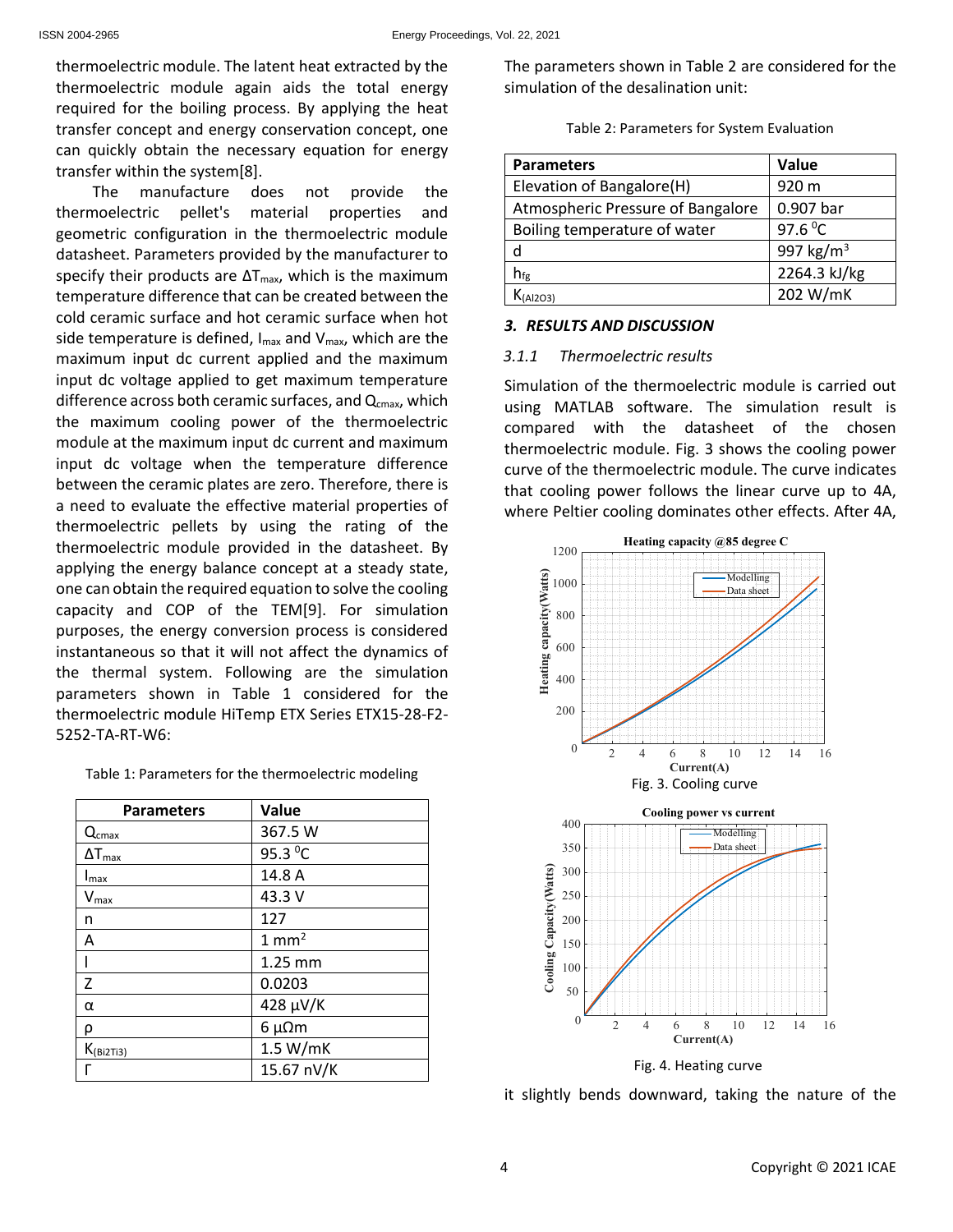parabolic curve, which shows the joules heating effect, and tries to deteriorate the cooling power of the thermoelectric module. Fig. 4 shows the heating curve of the thermoelectric module. Up to 4A, Peltier heating dominates the other effect, making the curve linear as Peltier heating or cooling is directly proportional to the junction current passing through it. After that, joules' heating effect starts dominating and aid to the Peltier heating, making the curve's nature parabolic upward. Result of the simulation matches with the datasheet provided by the manufacturer. There is slight variation in modelling curve and datasheet curve is due to parameter assumed for the simulation. This is because the manufacturer does not reveal the material properties and internal geometrical configuration of the thermoelectric pellets. Both the curves are evaluated at 85 $\degree$ C as the datasheet curve is provided for 85 $\degree$ C. However, it may be assessed to 97.6 $^0$ C by simulation. The reason for evaluating 97.6 $\degree$ C is the boiling point of water at the topography condition of Bangalore, Karnataka, India.

Fig. 5 shows the COP curve along with the cooling curve. The reason for comparing both curves is to get the optimum operating point of the thermoelectric module. When the COP curve cuts the cooling curve, we get the



optimum operating point. However, it can be evaluated mathematically by formulating Lagrange's function for optimization. At the optimum operating point, the COP is 30.06 and cooling capacity is 30.06 Watts when the current through the junction is 0.7A. At a mid-operating point, COP is 2.08 and cooling capacity is 247.35 Watts when the current is 7A. At maximum operating point, COP is 0.79 and cooling capacity is 376.25 Watts when 14A current flow through the junction. For a reasonable COP and cooling capacity, the mid-current operating point is one of the best choices for operating the thermoelectric module.

## *3.1.2 Water production results*

Simulation of the proposed system is carried out by considering the assumption mentioned in section 2.3. Production of water depends on the operating point of the thermoelectric module. Fig. 6 shows the production of one kilogram of water with the time at the various operating points of the thermoelectric module. When the thermoelectric module operates at the optimum operating point, mid operating point, and maximum operating point, then a kilogram of water produces in 20.83 hours, 1.82 hours, and 47 minutes respectively.



Fig. 6. Water production

Efficiency of system can be defined by equation1

$$
\eta = \frac{mh_{fg}}{W*3600} \tag{1}
$$

Following the efficiency equation (1), we obtain 30.68, 2.88, and 1.67 efficiencies at the optimum operating point, mid operating point, and maximum operating point, respectively.

## *4. CONCLUSION*

From the simulation results and analysis, we observe freshwater production depends on the operating point of the thermoelectric module, and the selection of operating depends on COP and cooling capacity of the thermoelectric module. The nature of the performance curve and cooling curve are opposite to each other. Therefore, a trade-off between COP and cooling capacity has to be done to get the best results. The mid-current operating point gives the satisfactory trade-off between the COP and cooling capacity to get the system's reasonable efficiency of 288%. The simulation results need to be verified with the experimental results.